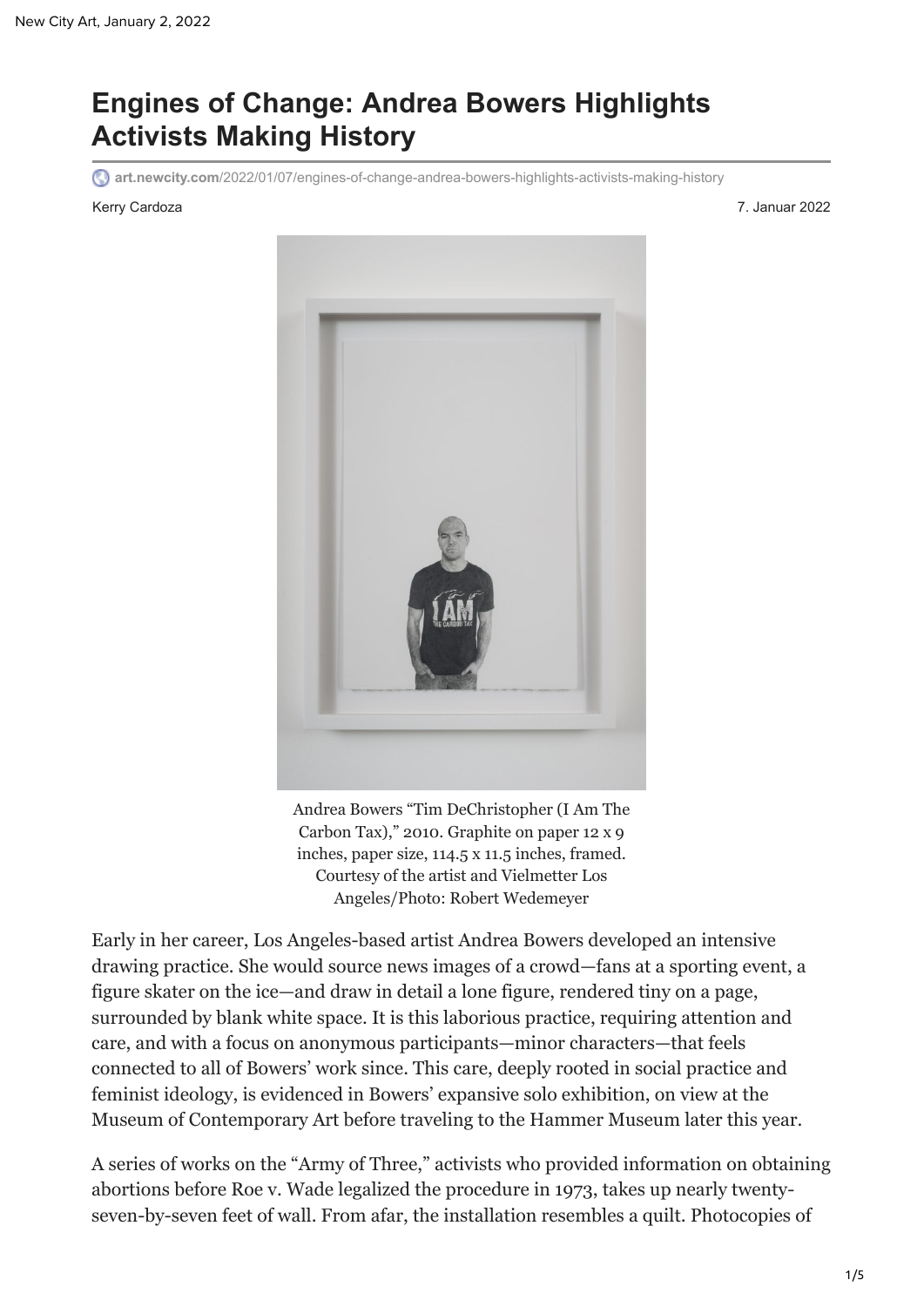letters to the "Army of Three"—Rowena Gurner, Patricia Maginnis and Lana Phelan Kahn —are arranged in a grid alongside sheets of patterned wrapping paper from the time period. Viewing the exhibition days after the Supreme Court positioned itself on the precipice of overturning Roe v. Wade was wrenching. One letter, from 1968, is written on behalf of a seventeen-year-old girl who was raped and subsequently became pregnant. Another is from a forty-three-year-old mother of three. An undated letter finds its author "seven weeks along a road toward a severe disaster." Other letters detail fear of forced marriage, loss of jobs, expulsion from school and untold amounts of mental anguish. The reproductions, though dated in obvious ways—like the difficulty of obtaining information and the slowness of snail mail, nevertheless are strikingly contemporary. People still require abortions for all of these reasons, and more, in their quests for autonomy, and there are still so many barriers to accessing this essential right.



Andrea Bowers, "Nonviolent Civil Disobedience Training-Tree Sitting Forest Defense," 2009. Looped single-channel video (color, sound) and wooden platform; 33 minutes, 52 seconds.Courtesy of the artist and Andrew Kreps Gallery, New York

Bowers' growing interest in political action, as well as her predilection for ceding the floor to activists, is apparent throughout the exhibition. A 2014 video, "L'arme d'une princesse/The Weapon of a Princess," features the late Malian musician and activist Fantani Touré speaking about her unconventional life as a performer and her advocacy on behalf of Malian women. Several works center around tree-sitting, wherein activists set up camp in trees slated for removal. The 2003 video "Vieja Gloria" documents a demonstration by John Quigley, who was attempting to save a 400-year-old oak tree in California. In a 2009 video, Bowers films Quigley showing her the techniques for treesitting, effectively sharing the skills with the viewer. Bowers eventually became a treesitter, and was arrested for it in 2011, which she documented in both the video "I Plan to Stay a Believer – The Arcadia 4 Tree Sit," and in a drawing of her mugshot, from 2013. One of the last pieces in the exhibition, a 2020 video titled "My Name Means Future," concerns Tokata Iron Eyes, a Standing Rock Sioux tribe member. Filmed outdoors, in breathtaking sacred locations around South Dakota, Iron Eyes talks in depth about her activism work against the Dakota Access Pipeline and the history of Indigenous resistance.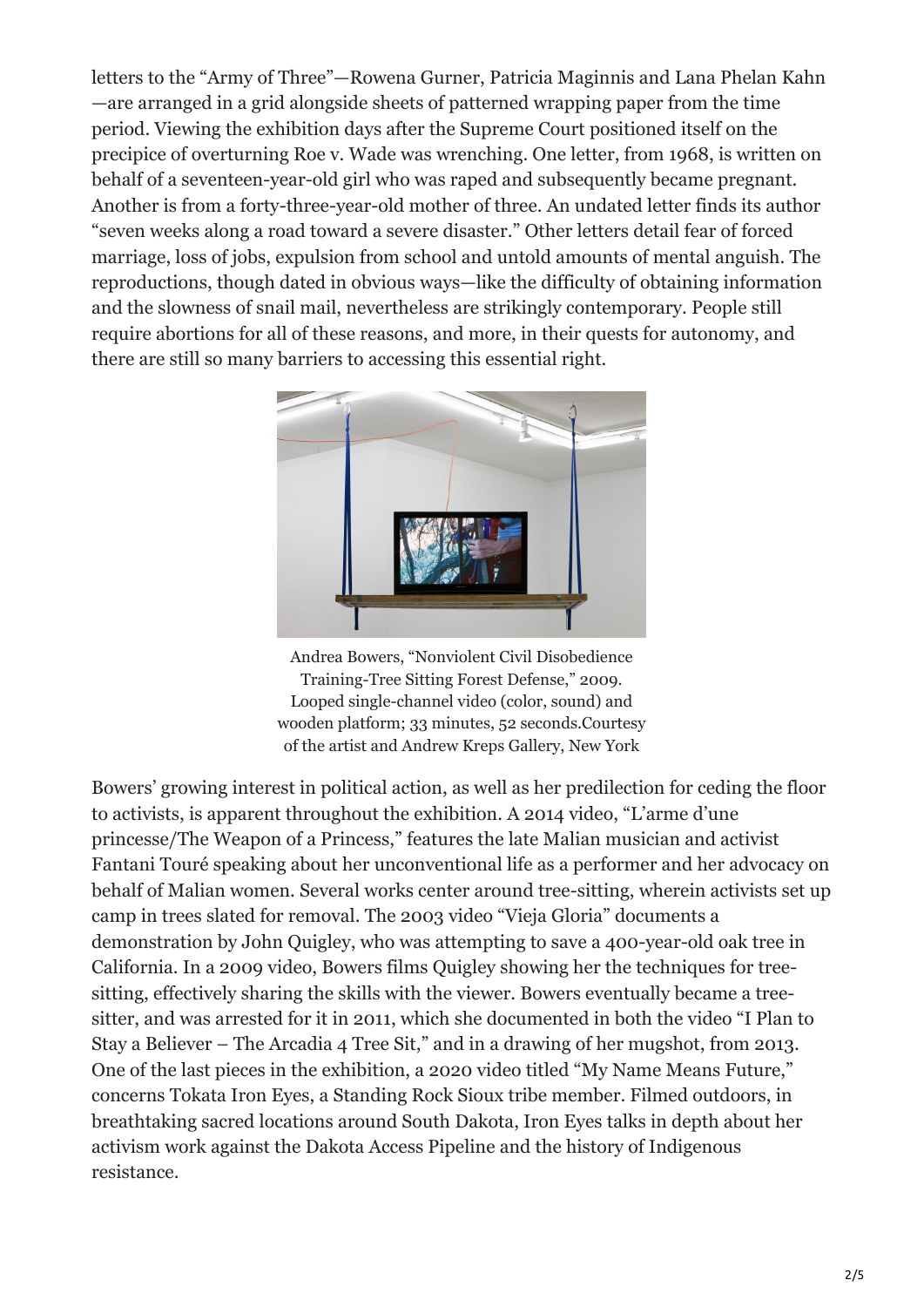

"Church Banners (Adalberto United Methodist Church, Chicago, Member of New Sanctuary Movement)," 2007/2008. Color pencil on paper; diptych; each 50 x 74 inches. Courtesy of the artist and Vielmetter Los Angeles/Photo: Robert Wedemeyer

This ceding of space is most pronounced in installations from two Chicago organizations, Centro Sin Fronteras and A Long Walk Home. Bowers became acquainted with the work of Centro Sin Fronteras, a community organization founded by Emma Lozano that fights for the rights of immigrants, in 2007. That year, Bowers came to Chicago to make work with Elvira Arellano, a Chicago activist threatened with deportation, which would separate her from her then-eight-year-old son, Saul. Arellano sought sanctuary in the Adalberto United Methodist Church, where Bowers conducted interviews with her, Saul and church leadership. The interviews, beautifully shot in front of the church's altar, are painful to watch, as Arellano narrates the effect that ICE involvement has on her son, who lives in fear that his mother will be taken away. Alongside this video, "An Act of Radical Hospitality," which plays on three screens, are archival materials from the center and a timeline of its work.

The gallery featuring work from "A Long Walk Home," an arts organization that "empowers young people to end violence against girls and women," is similarly poignant. On the left wall hangs a blue neon sign by Leah Gipson featuring the phrase "Forget me not," a recreation of a handwritten note by the free Black woman artist Sarah Mapps Douglass. Underneath it sits a series of necklaces representing young Black women who died from gender- or state-based violence. Along the room's back wall is "The Black Girlhood Altar," a display of personal offerings for young Black women who have been murdered or are missing. The objects were gathered from local Black girls in the past year. Lit by candlelight are shelves holding stuff animals and plants, nail polish and accessories, letters and drawings, a satin bonnet, a sign that reads "Black girls matter." A small screen plays lighthearted TikTok videos from Ma'Khia Bryant, a sixteen-year-old girl from Ohio who was killed by police in 2021.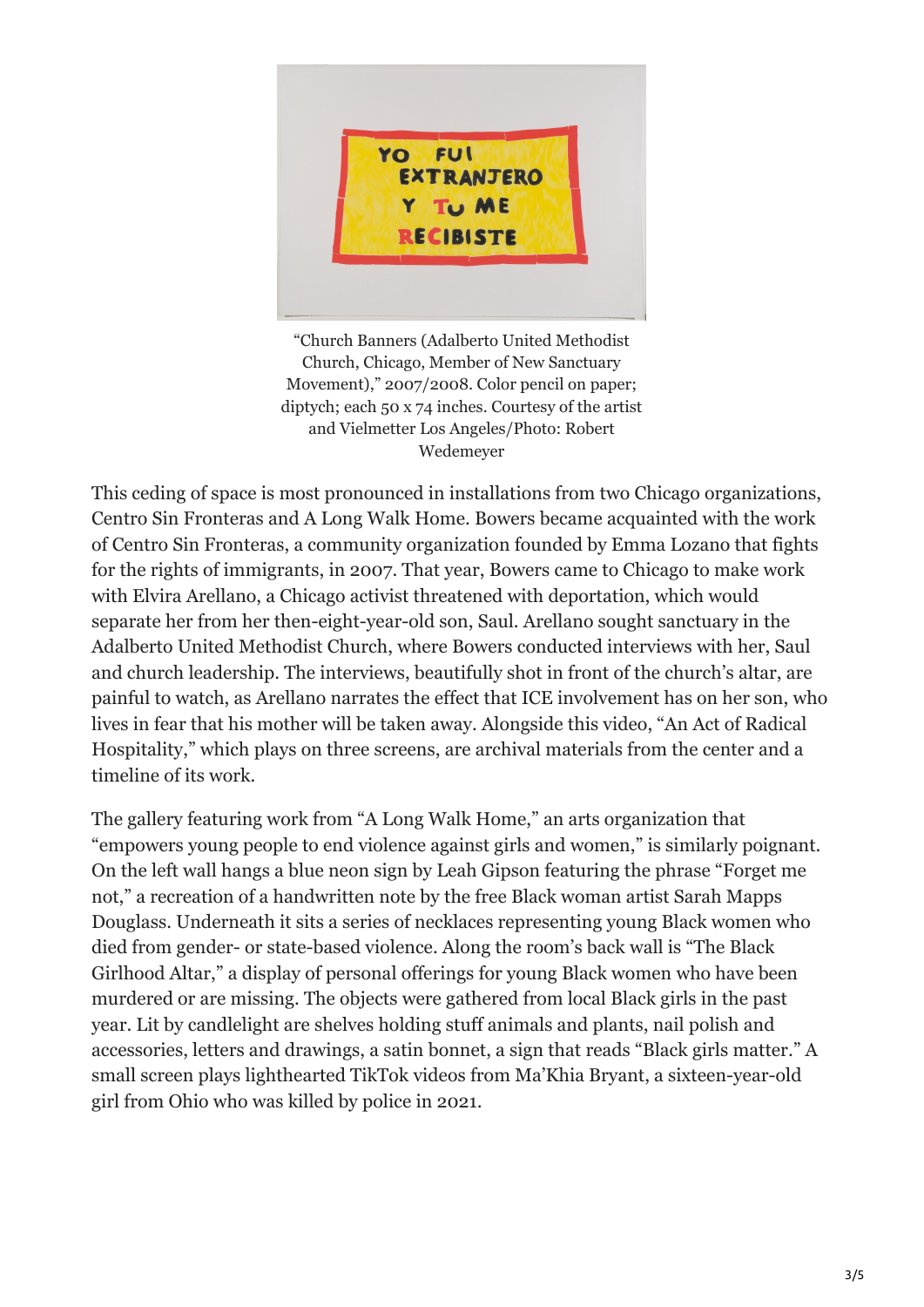

"Step It Up Activist, Sand Key Reef, Key West, Florida, Part of North America's Only Remaining Coral Barrier Reef," 2009. Colored pencil on paper; 22 ¼ x 30 inches. Courtesy of the artist and Andrew Kreps Gallery, New York

Bowers is aware of her privilege as a white woman, and is pointed in using that privilege for the benefit of others. Her sharing of exhibition space with community groups is a generous offering for such a prominent artist, and the attention she draws to the work of activists and community groups certainly helps their causes. She takes pains to list the names of those who take part in the making of her work, from camera operators to editors to collaborators to the beaders who made a beautiful banner honoring the late Ken Saro-Wiwa.